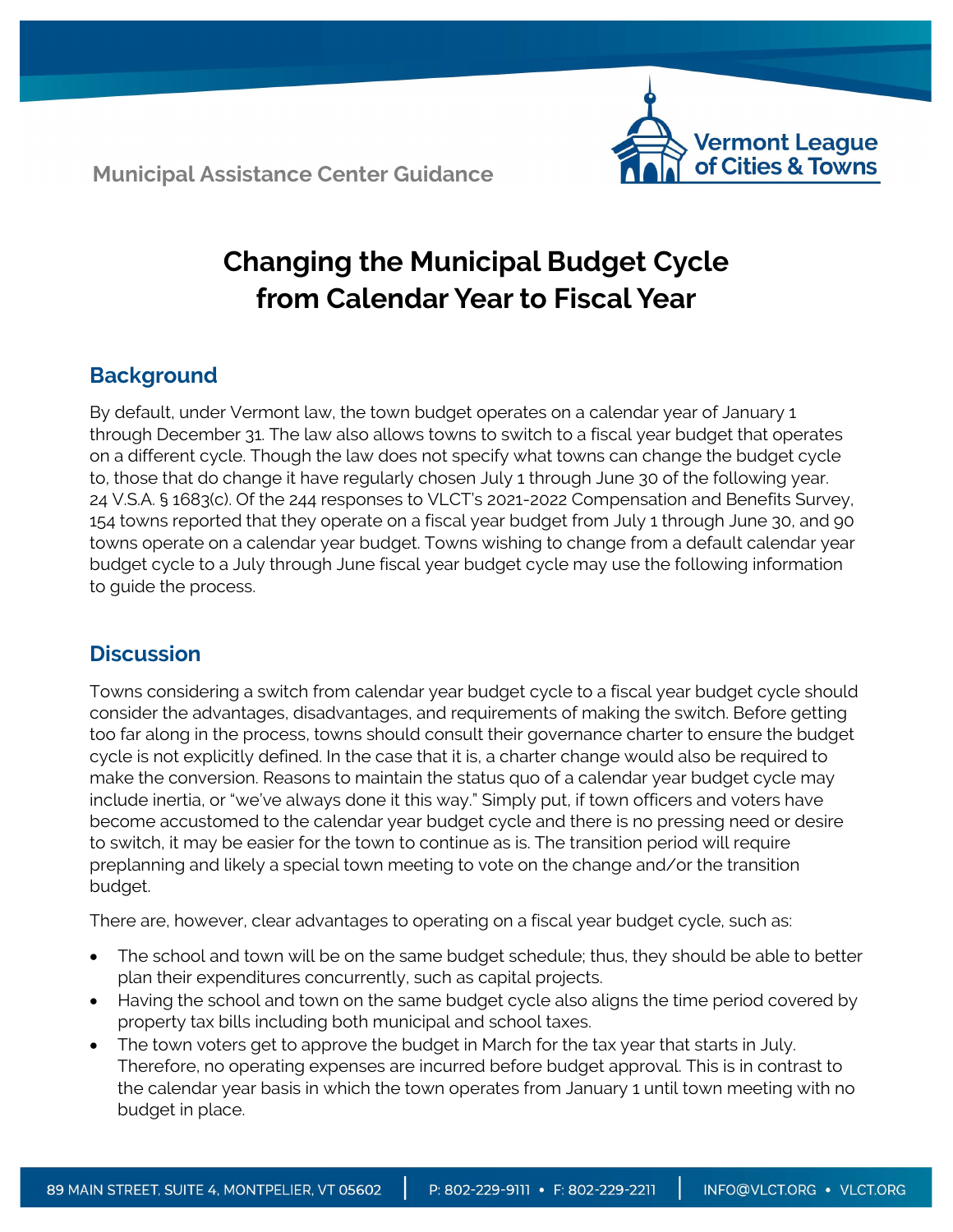- In the event of a failed budget on town meeting day, there is time to have a second vote prior to the new fiscal year starting, further ensuring no operating expenses are incurred before a budget is approved.
- Both Independent and Elected Auditors will have more time to perform their duties between July and the publication of the Annual Report after the new year.
- Winter highway maintenance costs are in a single-year budget cycle.
- The town's fiscal year will coincide with the state's fiscal year for highway and other funding.
- The end of the calendar year is a hectic time for payroll reporting. Moving the end of the fiscal year to June will help relieve the pressure on finance staff.
- Operating on a July to June fiscal year, allows for the final cash flow report detailing reconciled amounts due for education taxes to be finalized within the same budget cycle they are billed.

There are two steps in the transition. First, the voters must authorize the change from calendar year to fiscal year. After that is complete, the town will prepare a transitional budget covering either a six-month or eighteen-month period for the voters to vote on. This transitional budget will bridge the gap between the calendar year and fiscal year. Whether to opt for a six-month or eighteen-month transitional budget will depend on circumstances within each town. For example, for a town that collects taxes only once per budget year having eighteen months of property taxes on one tax bill may not be palatable for the selectboard or the taxpayers.

Having a well-designed transition plan written in clear language that is easily and readily communicated to voters and taxpayers will make the transition much smoother.

# **Logistics for Setting Up the Transition**

- 1. The first step in changing from a calendar year to a fiscal year is to vote at an annual or special meeting to do so.
	- a. State statute governs the way (from the floor or Australian ballot) your town votes on the question of changing its fiscal year. The default method of voting is from the floor, but if your town votes to decide this question by Australian ballot or if it has already voted to decide all public questions by that method, then the vote must be by Australian ballot. Any change will remain in effect until amended.
	- b. This first vote is just to authorize the change and not to also approve a budget. Although no specific statute applies, it is reasonable to conclude from similar voting situations that the town must vote on whether to switch over to a fiscal year at one meeting and then vote on the actual budget at a subsequent meeting.
- 2. The second step is to hold a vote at a subsequent town meeting to adopt the transitional budget for either a six-month period or an eighteen-month period.
	- a. To move from a Jan-Dec period to a Jul-Jun period that initial gap covering January through June must be dealt with.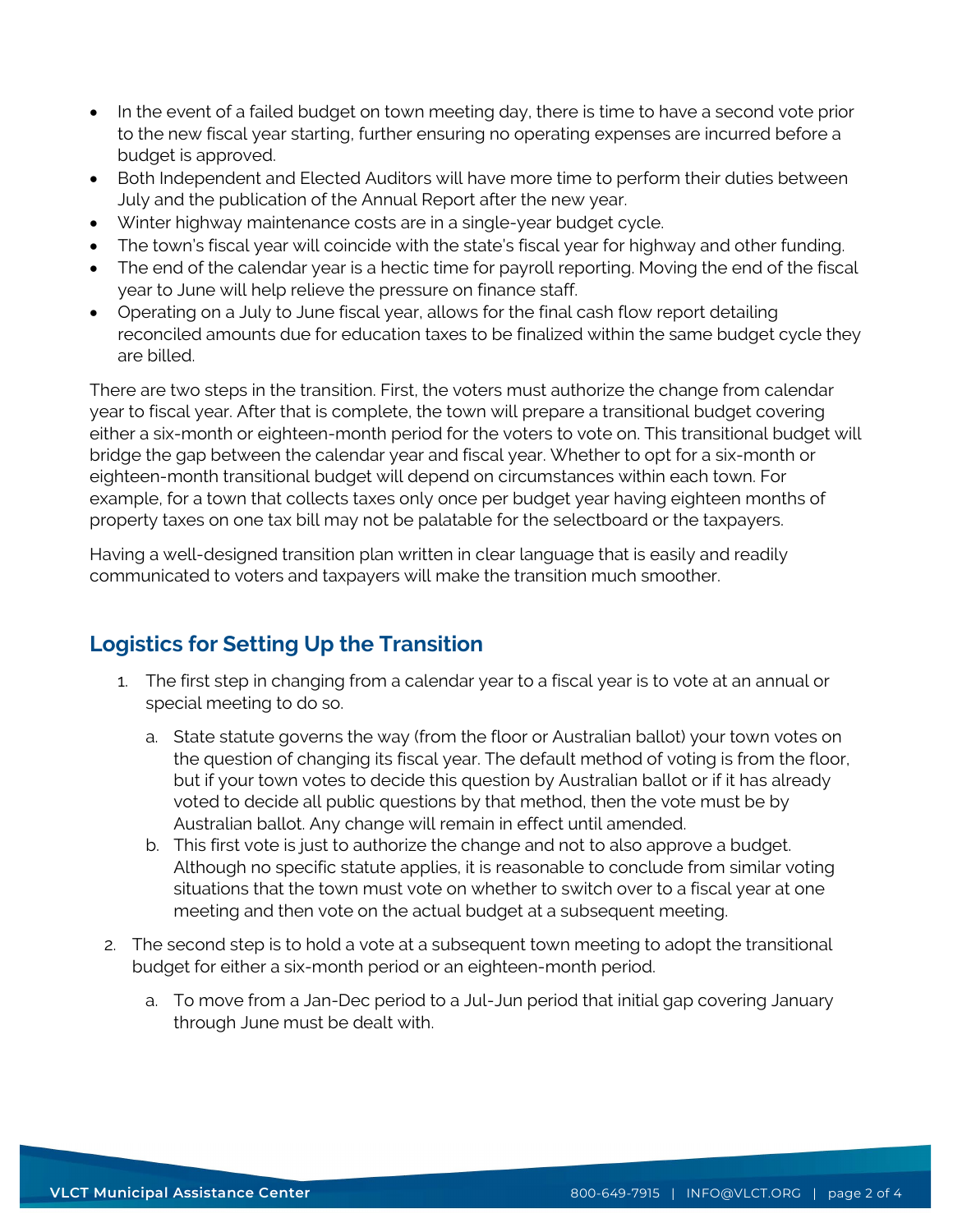### **Six-Month Transitional Budget**

| January 2022 - December 2022<br><b>Default Calendar Year Budget</b>                                                                                                    |                                                        | Jan - Jun 2023<br><b>Transitional</b><br><b>Budget</b> | July 2023 - June 2024<br><b>First Fiscal Year Budget</b> |  |
|------------------------------------------------------------------------------------------------------------------------------------------------------------------------|--------------------------------------------------------|--------------------------------------------------------|----------------------------------------------------------|--|
| <b>Sample Timeline</b><br>March 2022 Annual Meeting:<br>Vote to Approve the 2022 Calendar Year budget as normal<br>Vote to Approve the switch to Fiscal Year budgeting |                                                        |                                                        |                                                          |  |
| Fall 2022 Special Meeting:                                                                                                                                             | Vote to Approve the Jan - Jun 2023 Transitional Budget |                                                        |                                                          |  |

March 2023 Annual Meeting: Vote to Approve the Jul 2023 – Jun 2024 Fiscal Year Budget

#### *Benefits*

- Shorter transition time from calendar year to fiscal year.
- Total expenditures on a six-month budget will be much lower than the eighteen-month budget which may be more acceptable to voters.
- If a town already collects taxes twice per year the six-month tax bill won't look much different from the annual tax bill.

#### *Challenges*

- Requires the Selectboard to call a special town meeting to vote on two separate budgets within a few months, which usually means increased election and administrative costs.
- Taxpayers accustomed to seeing one tax bill per year will receive two one for the transition period and one for the first full fiscal year – all within the same calendar year.
- With either approach, ensure that extra attention is given to how the school taxes are included on the property tax bill. It is imperative that taxes covering a specific time period are not billed twice or equally as challenging, inadvertently not billed at all.